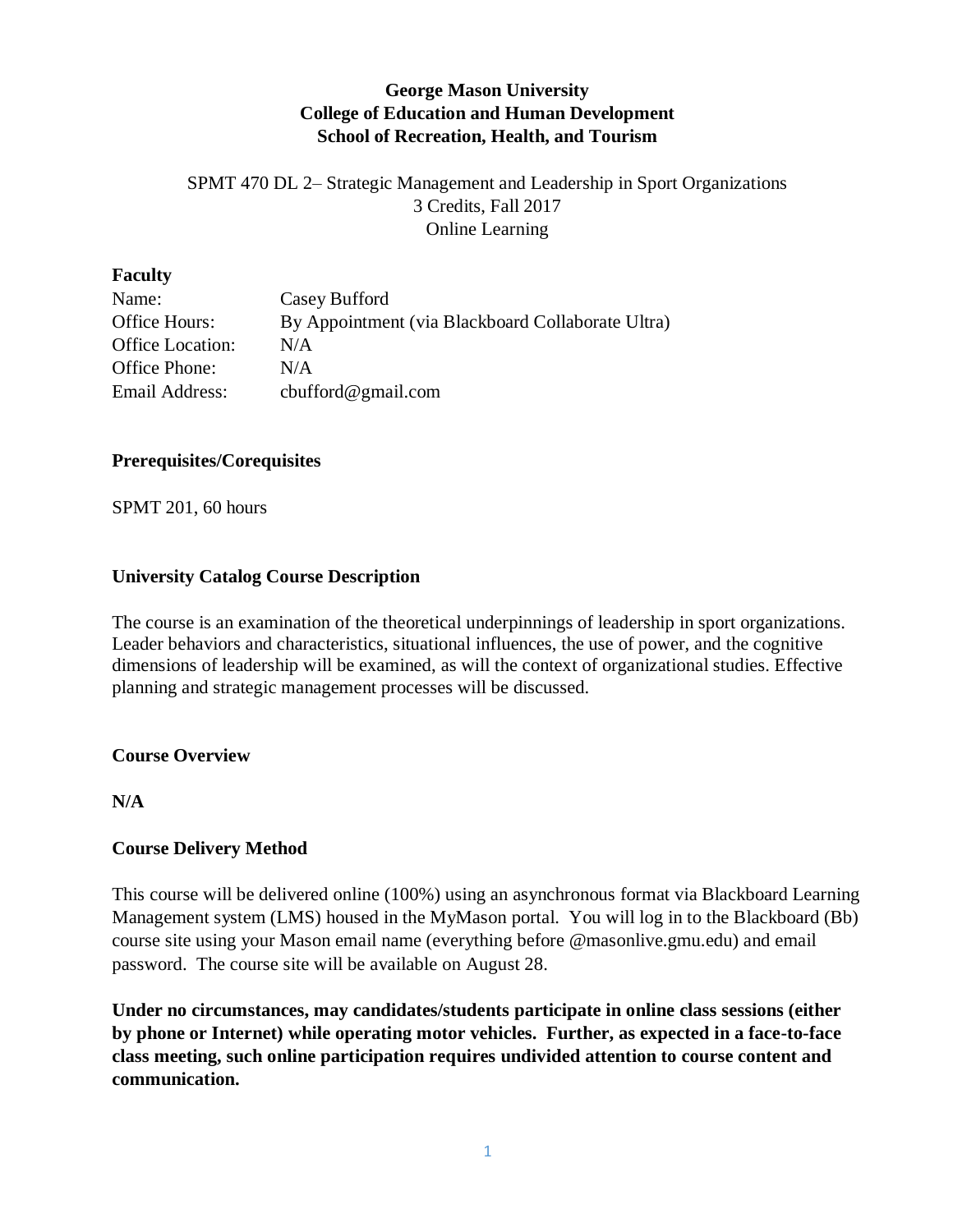## *Technical Requirements*

To participate in this course, students will need to satisfy the following technical requirements:

- High-speed Internet access with a standard up-to-date browser, either Internet Explorer or Mozilla Firefox is required (note: Opera and Safari are not compatible with Blackboard).
- Students must maintain consistent and reliable access to their GMU email and Blackboard, as these are the official methods of communication for this course.
- Students will need a headset microphone for use with the Blackboard Collaborate web conferencing tool. [Delete this sentence if not applicable.]
- Students may be asked to create logins and passwords on supplemental websites and/or to download trial software to their computer or tablet as part of course requirements.
- The following software plug-ins for PCs and Macs, respectively, are available for free download:
	- o Adobe Acrobat Reader: <https://get.adobe.com/reader/>
	- o Windows Media Player: <https://windows.microsoft.com/en-us/windows/downloads/windows-media-player/>
	- o Apple Quick Time Player: [www.apple.com/quicktime/download/](http://www.apple.com/quicktime/download/)

## *Expectations*

- Course Week: Because asynchronous courses do not have a "fixed" meeting day, our week will start on Monday and finish on Sunday. Each weekly learning module will be posted by 9AM on Monday. Work must be submitted by Sunday at 11:59pm.
- Log-in Frequency:

Students must actively check the course Blackboard site and their GMU email for communications from the instructor, class discussions, and/or access to course materials at least one time per week.

• Participation:

Students are expected to actively engage in all course activities throughout the semester, which includes viewing all course materials, completing course activities and assignments, and participating in course discussions and group interactions.

• Technical Competence:

Students are expected to demonstrate competence in the use of all course technology. Students who are struggling with technical components of the course are expected to seek assistance from the instructor and/or College or University technical services.

• Technical Issues:

Students should anticipate some technical difficulties during the semester and should, therefore, budget their time accordingly. Late work will not be accepted based on individual technical issues.

• Workload:

Please be aware that this course is **not** self-paced. Students are expected to meet *specific deadlines* and *due dates* listed in the **Class Schedule** section of this syllabus. It is the student's responsibility to keep track of the weekly course schedule of topics, readings, activities and assignments due.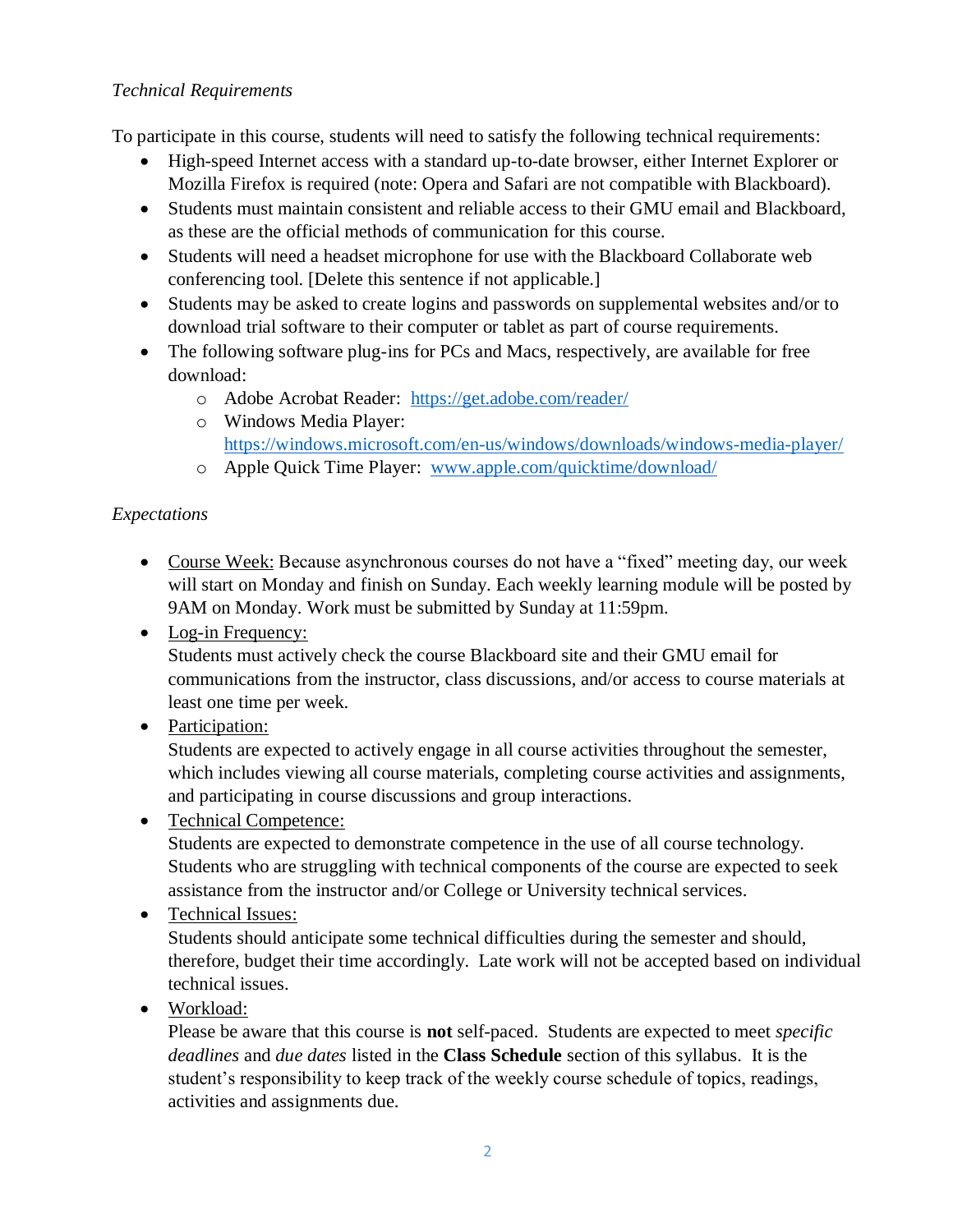• Instructor Support:

Students may schedule a one-on-one meeting to discuss course requirements, content or other course-related issues. Those unable to come to a Mason campus can meet with the instructor via telephone or web conference. Students should email the instructor to schedule a one-on-one session, including their preferred meeting method and suggested dates/times.

• Netiquette:

The course environment is a collaborative space. Experience shows that even an innocent remark typed in the online environment can be misconstrued. Students must always re-read their responses carefully before posting them, so as others do not consider them as personal offenses. *Be positive in your approach with others and diplomatic in selecting your words*. Remember that you are not competing with classmates, but sharing information and learning from others. All faculty are similarly expected to be respectful in all communications.

• Accommodations:

Online learners who require effective accommodations to insure accessibility must be registered with George Mason University Disability Services.

## **Learner Outcomes or Objectives**

Students will be able to:

- 1. Identify theoretical concepts in management and decision-making.
- 2. Describe the strategic planning process.
- 3. Explain effective leadership practices in sport.
- 4. Interpret organizational behaviors, change, culture, and structures.
- 5. Compare prominent leadership theories.
- 6. Identify resource allocation and programming principles.
- 7. Recognize effective practices in the strategic management of sport, including change management.
- 8. Evaluate human resource management, conflict resolution, and negotiation.
- 9. Summarize the systems approach to management in sport organizations.

## **Professional Standards** N/A

## **Required Texts**

Chelladurai, P. (2014). *Managing organizations for sport & physical activity: A systems perspective* (4rd Ed). Scottsdale, AZ: Holcomb Hathaway Publishers.

Readings may include additional books emphasizing leadership and current articles in sport management journals (e.g. Journal of Sport Management, International Journal of Sport Management, Journal of Applied Sport Management, Sport Management Review, Sport Business Journal, etc.)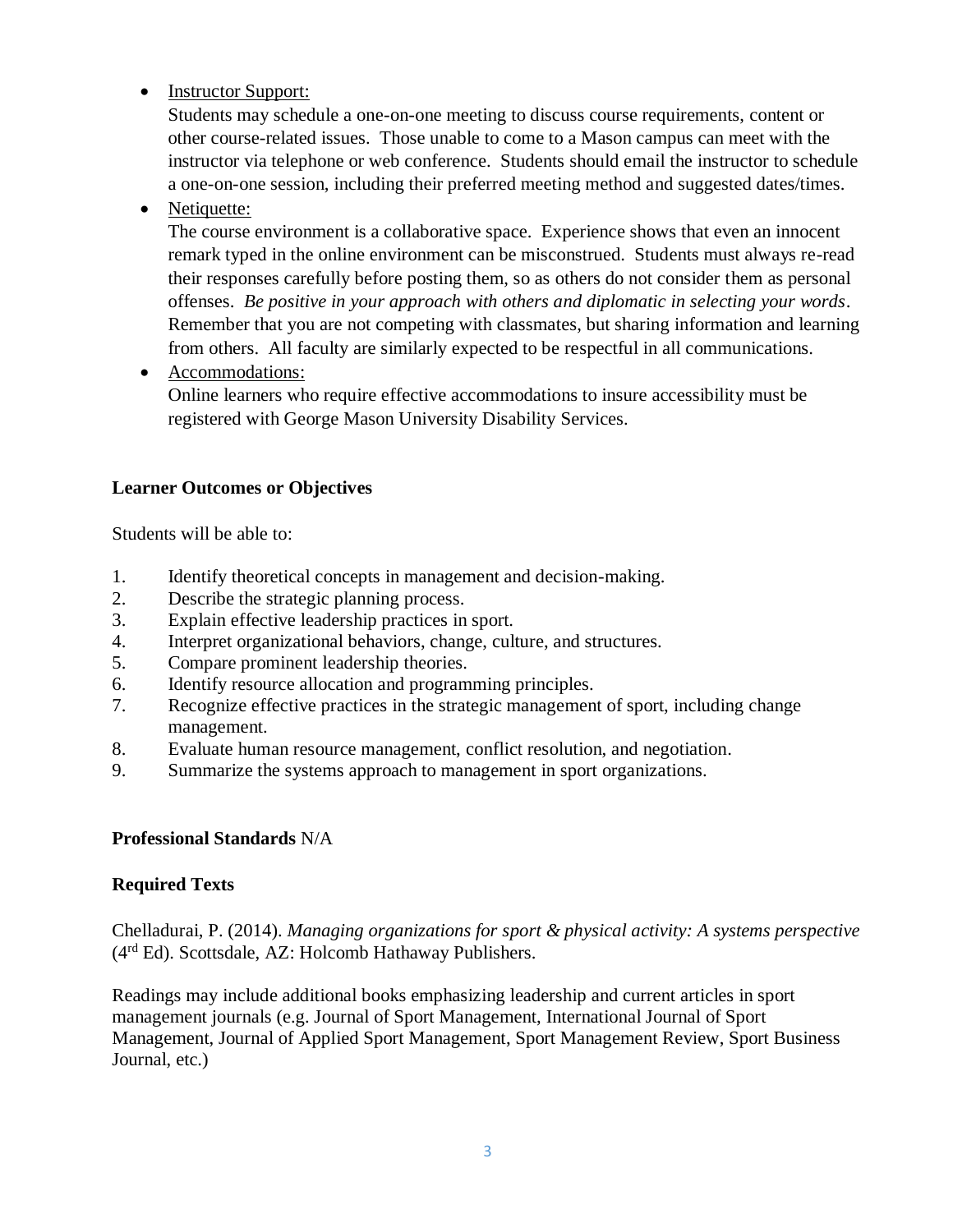#### **Course Performance Evaluation**

Students are expected to submit all assignments on time in the manner outlined by the instructor (e.g., Blackboard, Tk20, hard copy).

|                                      | <b>Assignments</b> |                 |
|--------------------------------------|--------------------|-----------------|
| Discussion Board Engagement          |                    | 45 points (15%) |
| <b>Current Events Article Review</b> |                    | 30 points (10%) |
| Group Case Studies (3)               |                    | 45 points (15%) |
| Mid-term Exam                        |                    | 75 points (25%) |
| Leadership Reflection                |                    | 30 points (10%) |
| <b>Final Group Project</b>           |                    | 75 points (25%) |
| <b>TOTAL</b>                         | 300 points         |                 |

#### **Grading**

|  |                                                | $A = 93-100$ $A = 90-92$ $B = 88-90$ $B = 83-87$ $B = 80-82$ $C = 78-79$ |  |
|--|------------------------------------------------|--------------------------------------------------------------------------|--|
|  | $C = 73-77$ $C = 70-72$ $D = 60-69$ $F = 0-59$ |                                                                          |  |

#### • *Discussion Board Engagement (15%)*

Weekly engagement with this course is required. Much of your learning will occur amongst each other through the discussion and responses posted. You will be responsible for replying to the posted question or reflection and responding to atleast two of your classmates. Your post should be a minimum of 150 words with correct and professional grammar, spelling, and punctuation. Responses to your classmates should be a minimum of 50 words and should be insightful, thoughtful, complete, respectful, and well-written.

#### • *Current events article review (10%)*

You will be responsible for one article review and reflection. You will have the opportunity to select from the following topics:

- o Management (Week 3)
- o Principles of Organizing/Systems-based organization (Week 6)
- o Service Quality (Week 10)
- o Motivational Basis for Leading (Week 12)

The article selected must be relevant to the topic and written within the last year. Your review must answer the following questions:

- 1. Provide a brief overview of the article.
- 2. Why did you select this article and topic?
- 3. What are key takeaways in the article?
- 4. How does this article connect to the readings/topic?
- 5. What *specific* themes or frameworks are addressed in the article and what is the conclusion?
- 6. How does this topic and article connect to a personal leadership or management experience?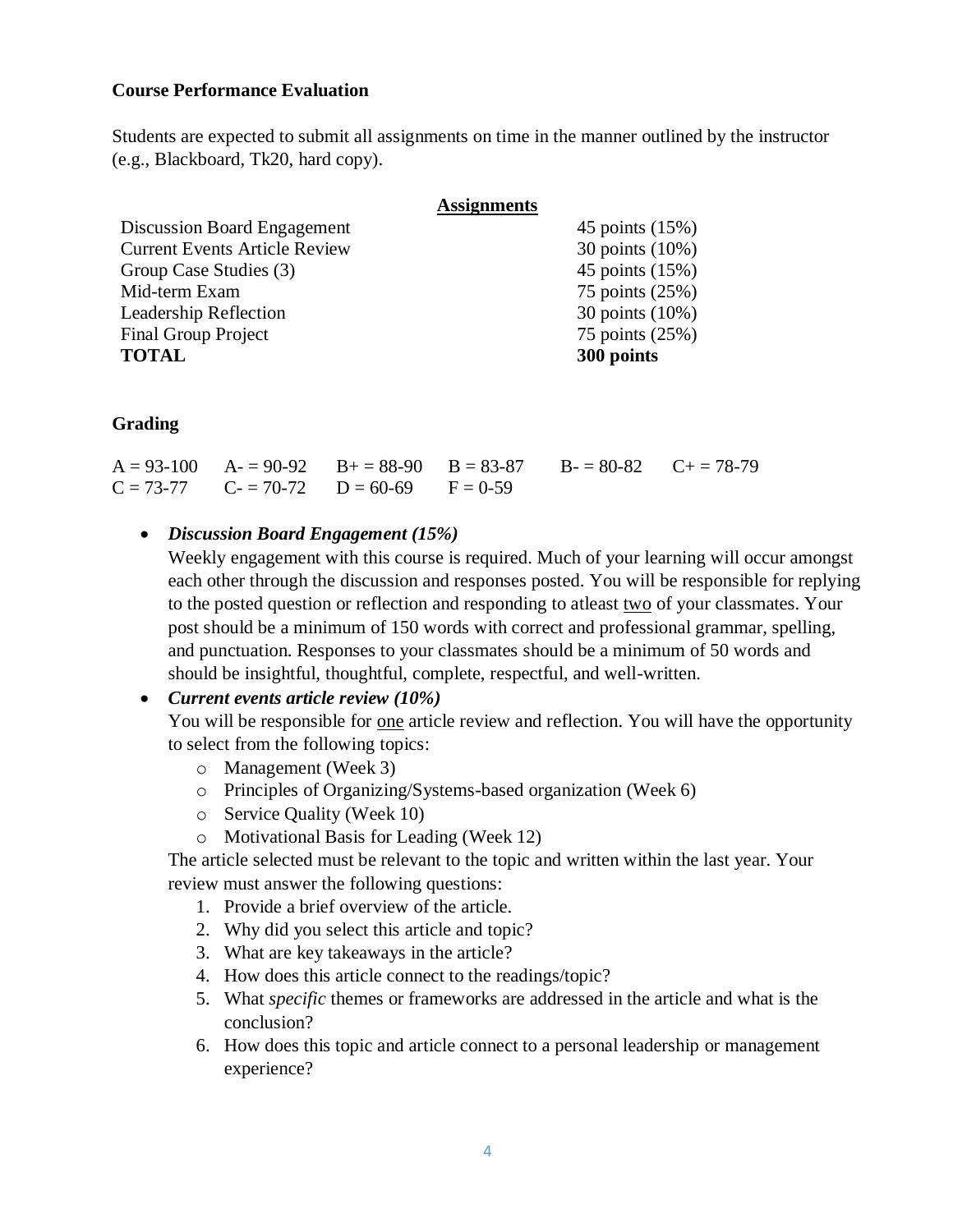You may create a powerpoint, write a paper (2-3 pages, APA format), or make a video (between 4-6 minutes) via Kaltura that answers these questions. The review will be due the week the topic is addressed.

• *Group Case Studies (15%)*

You will self-select a group of four classmates to work on a series of case studies throughout the semester. These case studies are intended to bring the content alive. They provide realworld situations and give you the chance to think through the problem as a consultant/leader/director. The case and questions will be posted on blackboard in the week it is assigned. Case studies will cover the following topics:

- o Managerial Decision Making (Week 5)
- o Social Aspects of Management (Week 8)
- o Behavioral Process of Leading (Week 13)

Responses to the questions will be due via blackboard and must be submitted by one member of the group no later than the posted due date.

## • *Mid-term exam (25%)*

A mid-term exam will be available on Week 7. It will consist of T/F, multiple choice, short essay questions. You will be responsible for submitting the exam by the deadline posted. The exam will be timed and will need to be completed in one sitting. You are expected to complete this exam alone.

## • *Leadership Reflection (10%)*

In this course, we will examine several leadership theories in Chapter 12. You will be responsible for selecting one sports leader and applying one theory to their leadership style based on your research of this leader. This 2-3 page paper (APA format) must explain why you selected this person, which theory applies to this leader, why, and how this leader has been effective, or ineffective, in their leadership style. Your research must be cited properly and justify how this leader reflects the selected leadership style. This reflection can be submitted at any point throughout the semester and is available in Week 15. Additional information will be provided under "Assignments" in Blackboard.

• *Final group project (25%)*

In the groups created for the case studies, you will continue to work together to exam and analyze a sports organization of your choice to understand the organization in depth. This project will serve as your final for the class. Your project will consist of a thorough analysis of the organization and apply the concepts, themes, theories, frameworks, and models learned in class. A breakdown of what is to be included in your analysis will be provided by Week Two. The deliverables are as follows:

- 1. One-page executive summary outlining the following:
	- a. Names of team members (self-select via blackboard discussion)
	- b. Organization selected, including why you selected this organization
	- c. Team member roles
	- d. Methods of research (interview, books, etc.)
	- e. Day/Time preference you'd like to present via Blackboard Collaborate Ultra (rank three; if none of these times work, please state what day/time does work)
		- i. December 4: 7:00pm, 7:20pm, 7:40pm
		- ii. December 5: 8:00pm, 8:20pm, 8:40pm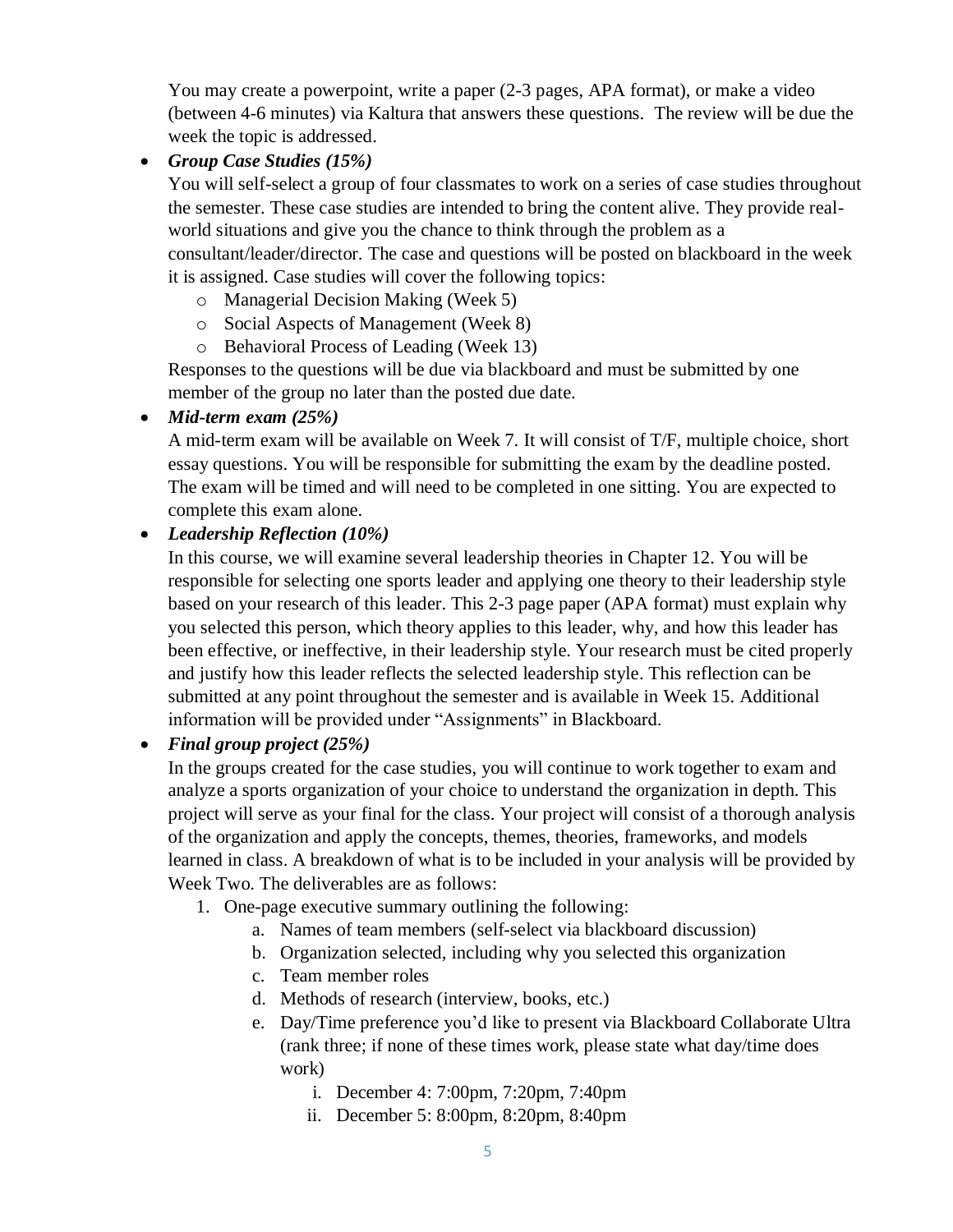iii. December 6: 7:00pm, 7:20pm, 7:40pm

- 2. Final 10-page Report: Additional information on structure and format will be provided.
- 3. Group presentation: An 8-10 minute powerpoint presentation will be due via Blackboard Collaborate Ultra in Week 15. Your group will schedule a day and time to present between December 4-6 in which the professor and any classmates interested will be present. As part of your grade, you must also provide feedback to each group's presentation via discussion board. Presentations will be recorded and uploaded for you to review. More information on how to submit this presentation will be provided later in the semester.

Additional information will be discussed in the beginning of the semester.

## **Professional Dispositions**

See<https://cehd.gmu.edu/students/polices-procedures/>

| <b>Week</b>    | <b>Topic</b>                                                  | <b>Dates</b> | <b>Assignment/Readings</b>                                                                                                               |
|----------------|---------------------------------------------------------------|--------------|------------------------------------------------------------------------------------------------------------------------------------------|
| $\mathbf{1}$   | Introductions; Defining the<br>field of sport management      | August 28    | Chella Introduction; Ch. 1<br><b>Discussion Board Question</b>                                                                           |
| $\overline{2}$ | Classical and Systems view of<br>organizations                | September 4  | Chella Ch. 2-3<br><b>Discussion Board Question</b>                                                                                       |
| $\overline{3}$ | Meaning of Management                                         | September 11 | Chella Ch. 4<br><b>Discussion Board Question</b><br><b>Current Events Review Option #1</b><br><b>Final Project Executive Summary Due</b> |
| $\overline{4}$ | Planning                                                      | September 18 | Chella Ch. 5<br><b>Discussion Board Question</b>                                                                                         |
| 5              | <b>Managerial Decision Making</b>                             | September 25 | Chella Ch. 6<br><b>Discussion Board Question</b><br>Case Study #1 Due Oct. 1                                                             |
| 6              | Principles of Organizing<br><b>Systems-based Organization</b> | October 2    | Chella Ch. 7-8<br><b>Discussion Board Questions</b><br><b>Current Events Review Option #2</b>                                            |

# **Class Schedule (subject to change)**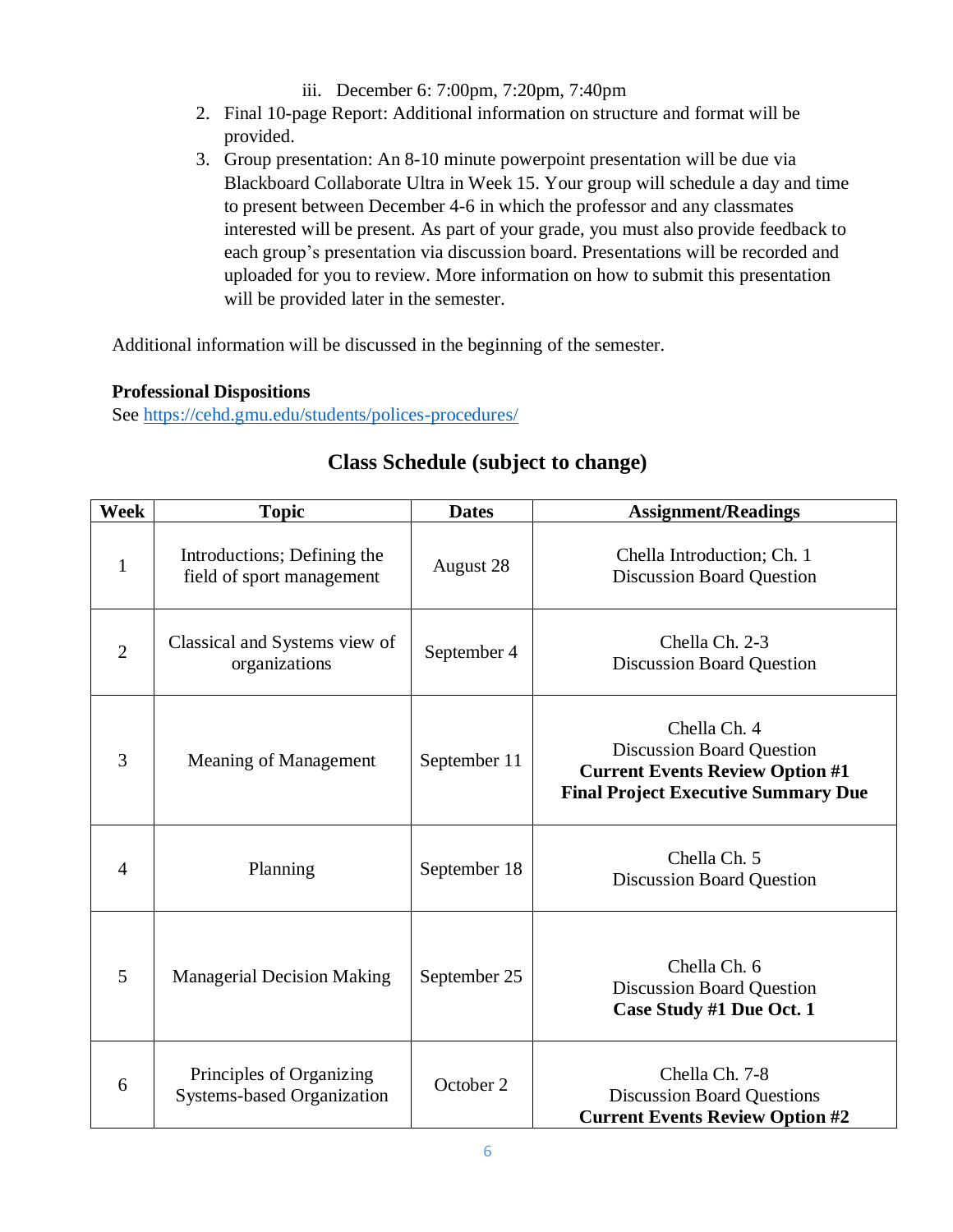|                                      |                                      |             | Live mid-term review session via Blackboard<br>Collaborate Ultra (date TBD)                                      |
|--------------------------------------|--------------------------------------|-------------|------------------------------------------------------------------------------------------------------------------|
| $\overline{7}$                       | <b>Staffing</b>                      | October 9   | Chella Ch. 9<br>NO DISCUSSION BOARD QUESTION<br>Mid-term exam due by Oct. 15 @ 11/59pm                           |
| 8                                    | Social Aspects of Management         | October 16  | Chella Ch. 13<br><b>Additional readings TBD</b><br><b>Discussion Board Question</b><br>Case Study #2 Due Oct. 22 |
| 9                                    | <b>Program Evaluation</b>            | October 23  | Chella Ch. 14<br><b>Discussion Board Question</b>                                                                |
| 10                                   | <b>Service Quality</b>               | October 30  | Chella Ch. 15<br><b>Discussion Board Question</b><br><b>Current Events Review Option #3</b>                      |
| 11                                   | <b>Organizational Effectiveness</b>  | November 6  | Chella Ch. 16<br><b>Discussion Board Question</b>                                                                |
| 12                                   | Motivational Basis of Leading        | November 13 | Chella Ch. 10<br><b>Discussion Board Question</b><br><b>Current Events Review Option #4</b>                      |
| 13                                   | <b>Behavioral Process of Leading</b> | November 20 | Chella Ch. 11<br><b>Discussion Board Question</b><br>Case Study #3 Due Nov. 26                                   |
| 14                                   | Leadership Theories                  | November 27 | Chella Ch. 12<br><b>Discussion Board Question</b><br>Leadership reflection due by Dec. 3                         |
| 15                                   | <b>Final Project Presentations</b>   | December 4  | <b>See Blackboard Discussion Board</b>                                                                           |
| <b>Final Report Due: December 18</b> |                                      |             |                                                                                                                  |